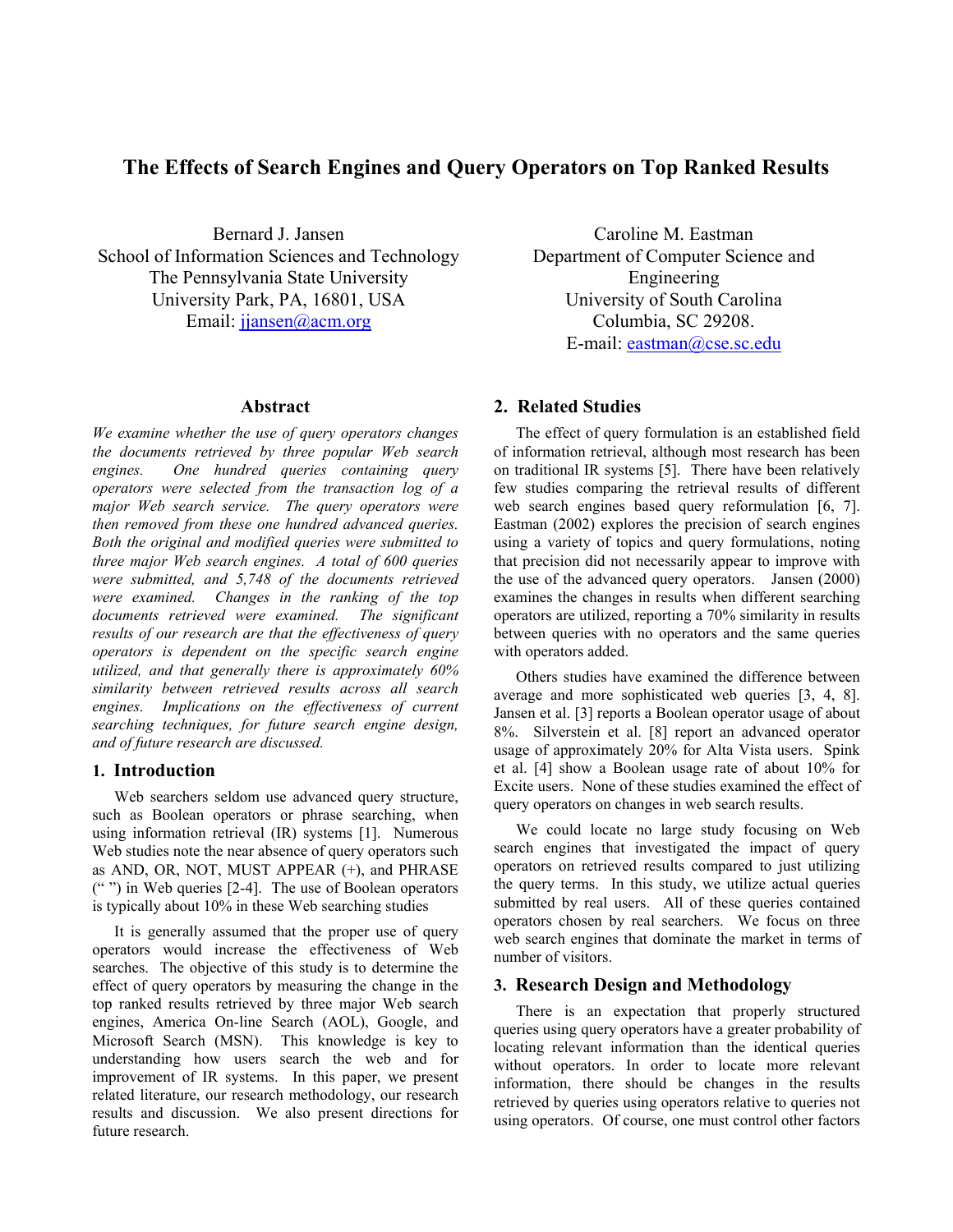such as term usage, IR system, and document collection. We investigate the effect of using advanced queries (i.e., those using query syntax, such as Boolean operators) on the results retrieved by Web search services relative to the results retrieved by basic queries (i.e., those with no query operators).

#### **3.1 Research Question**

Our research question is to investigate the effect of query operators on the top ranked retrieved results relative to using no operators and the identical query terms.

#### **3.2 Methodology**

The methodology of our research is outlined below.

#### *Selection of Queries*

The specific queries used in this research were selected from a transaction log of a subset of queries submitted to the Excite search service on 1 May 2001. The transaction log contained over 1.2 million queries. Excite supported several advanced query operators. For this study, we investigated the AND, OR, MUST APPEAR, and PHRASE searching operators.

All queries that did not contain one of these operators were eliminated from the transaction log. We also eliminated all queries that were obviously seeking pornography, as determined by the researchers. We generated four transaction logs, one for each of the query operators used in this study. We then qualitatively reviewed each of the queries in the four transaction logs, removing those queries that were improperly constructed. Since we were not investigating the effectiveness of improperly formed queries, we did not want these queries to skew our results. The queries using more than one distinct operator were also removed. Of the remaining queries in each transaction log, we randomly selected 25 from each transaction log for use in this study.

Twenty-five of the queries selected contained the AND operator; twenty-five contained the OR operator; twenty-five contained the MUST APPEAR operator; and twenty-five contained the PHRASE operator. Each query contained one or more uses of the same operator. Query lengths ranged from two to eight terms. The Boolean and other operators were not counted as terms. For identification, we refer to these queries as the advanced queries. We refer to the queries without operators as the basic queries.

#### **3.2 Selection of Documents**

Studies show that approximately 80% of Web searchers never view more than first ten results in a results list [2, 8, 9]. Based on this evidence of typical Web searcher behavior, only the first ten results in the results list were utilized for comparison in this study. If duplicates occurred within the first ten, only one of the duplicates was utilized in the analysis. The strength of this analysis is that we are utilizing real search engines with real document collections in a manner consistent to that utilized by real searchers.

#### **3.3 Searching Environment**

Search engines are the major portals for users of the Web, with 71% of Web users accessing search engines to locate other Web sites [10]. There are approximately 3,200 search engines on the Web [11], with a handful dominating in terms of usage. These include AOL Search (AOL), Google, and MSN Search (MSN), which are the search engines used for this research. Our selection criterion was that these are three of the most popular Web search engines in terms of number of unique visitors per month [12].

### **3.4 Searching Rules**

All the search engines supported all the query operators in some form, but there are frequently minor changes to the searching rules. At the time of the study, AOL directly supported the use of the AND, OR, MUST APPEAR, and PHRASE operators from its main page, although it also provided an advanced search option that facilitated the use of operator functionality. Google directly supported the AND, OR, MUST APPEAR, and PHRASE operators, although it states that the use of AND is not necessary. MSN directly supported the AND, OR, and MUST APPEAR operators. There was a drop down box for PHRASE searching. All search engines provided an advanced search mode, which directly supported all of the operators considered here as well as other features.

### **3.5 Data Collection Method**

Each of the 100 original advanced queries was submitted to one of the search engines. We then modified the query by removing the advanced searching operator(s) and submitting the basic query to the same search engine. For example, the query with the MUST APPEAR operator +*furniture* +*moving* +*equipment* would be modified to *furniture moving equipment*. The entire process of submitting the advanced and basic query pair took approximately five minutes or less on each search engine. Therefore, the opportunity for the document collection to change between query submissions was minimal. The process was repeated for all queries and all search engines.

After each query was submitted, the uniform resource locators (URLs) for the top ten results were saved for comparison. The top results for each advanced query were compared to the top results for the corresponding basic query. The match had to be exact when comparing the results. The documents listed had to be the identical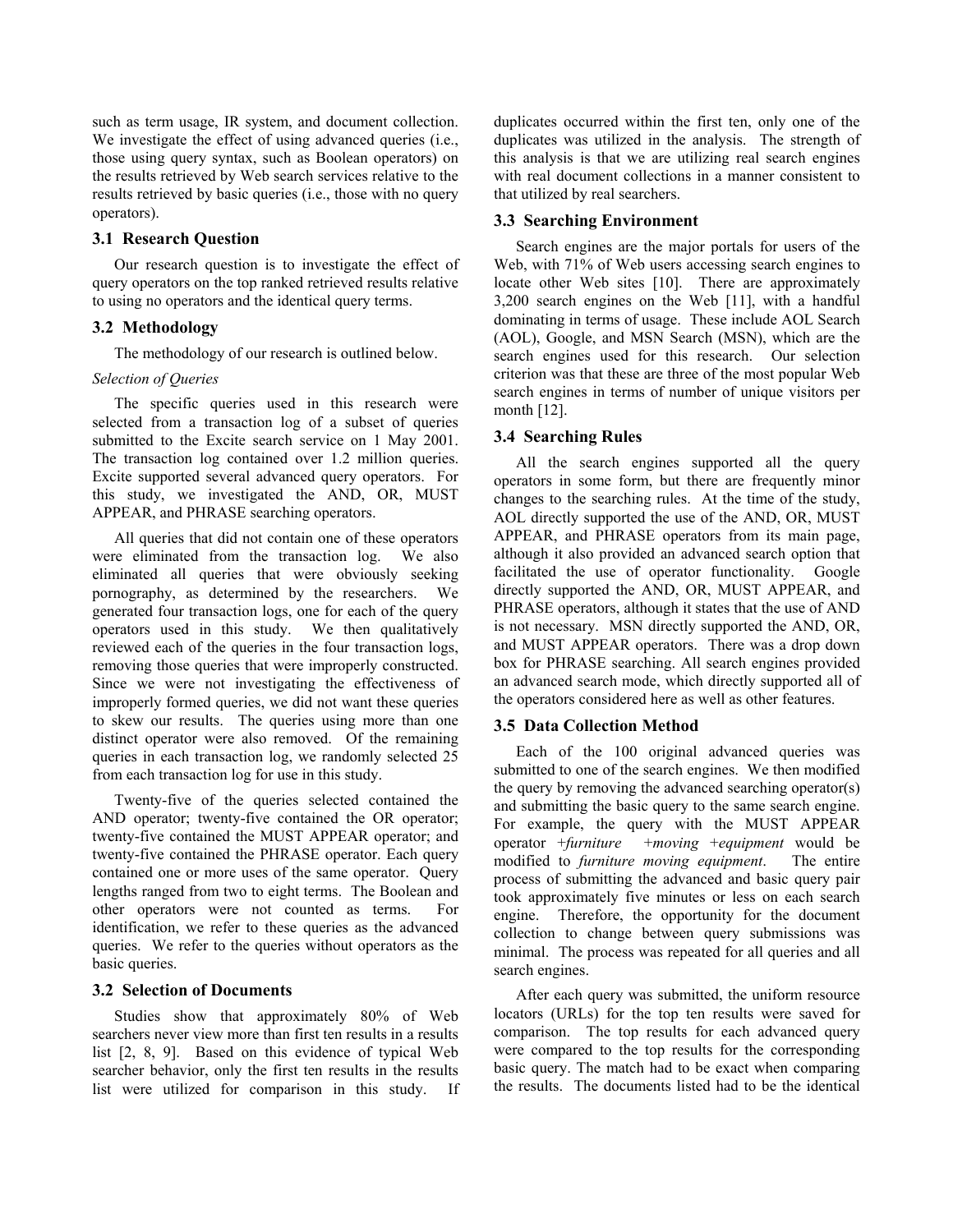page at the same site. Different pages from the same site were not counted as matches. Identical pages at different sites were not counted as matches. If documents appeared in both results lists but in a different order, they were counted as matches as long as both were listed in the first ten results.

# **4. Results**

Of the 600 queries submitted, 570 retrieved 10 or more results. There were 13 queries that retrieved no results. There were a total of 5,748 documents retrieved by all queries on all three search engines that were ranked in the top ten results. Table 1 shows the retrieval results by number of documents retrieved by all, advanced and basic queries.

| Number of<br><b>Results</b><br>(Max. of 10) | All<br>Queries | <b>Advanced</b><br>Queries | <b>Basic Queries</b> |  |  |  |
|---------------------------------------------|----------------|----------------------------|----------------------|--|--|--|
| 10                                          | 570            | 287                        | 283                  |  |  |  |
| 9                                           | 0              |                            |                      |  |  |  |
| 8                                           | 0              | 0                          |                      |  |  |  |
|                                             |                |                            |                      |  |  |  |
| 6                                           | $\overline{2}$ |                            |                      |  |  |  |
| 5                                           |                |                            |                      |  |  |  |
| 4                                           | 0              |                            |                      |  |  |  |
| 3                                           | 2              |                            |                      |  |  |  |
| $\overline{2}$                              |                | 2                          | 5                    |  |  |  |
|                                             | 4              |                            | 3                    |  |  |  |
|                                             | 13             |                            | 6                    |  |  |  |
| <b>Total Number</b><br>of Queries           | 600            | 300                        | 300                  |  |  |  |

# **4.1 Results by Operator and Search Engine**

search engine, with the results displayed in Table 2.

An analysis was conducted for query operators by

|                         | All  | <b>AOL</b> | G        | <b>MSN AOL</b> |                | G              | <b>MSN</b>     | <b>AOL</b>    | G              | <b>MSN AOL</b> |                | G         | <b>MSN</b>     |
|-------------------------|------|------------|----------|----------------|----------------|----------------|----------------|---------------|----------------|----------------|----------------|-----------|----------------|
|                         | All  | $\ddot{}$  | $^{+}$   | $^{+}$         | 11             | 11             | 11             | <b>AND</b>    | <b>AND</b>     | AND            | <b>OR</b>      | <b>OR</b> | <b>OR</b>      |
| Average                 | 6.01 | 8.20       | 8.52     | 5.57           | 5.60           | 7.24           | 1.80           | 8.88          | 6.12           | 7.04           | 6.44           | 0.72      | 6.00           |
| <b>SD</b>               | 4.05 | 3.14       | 3.48     | 4.61           | 3.87           | 3.63           | 2.16           | 2.15          | 3.33           | 4.02           | 2.95           | 1.77      | 3.76           |
| Matching                |      |            |          |                |                |                |                |               |                |                |                |           |                |
| <b>Results</b>          | No.  | No.        | No.      | No.            | No.            | No.            | No.            | No.           | No.            | No.            | No.            | No.       | No.            |
| 10                      | 102  | 13         | 21       | 11             | 8              | 11             | $\Omega$       | 14            | 6              | 13             | 2              | $\theta$  | 3              |
| 9                       | 30   | 6          | $\theta$ | $\theta$       | 1              | $\overline{4}$ | $\theta$       | 5             | 2              | $\overline{2}$ | 3              | $\theta$  | 7              |
| 8                       | 20   | 1          | $\theta$ | 1              | $\theta$       | $\overline{2}$ | $\Omega$       | $\mathcal{E}$ | 2              | 1              | 8              | $\theta$  | 2              |
| 7                       | 15   | 1          | $\theta$ | $\theta$       | $\overline{2}$ | $\theta$       | $\overline{2}$ | 1             | 3              | 1              | 3              | $\theta$  | $\overline{2}$ |
| 6                       | 13   | $\theta$   | $\theta$ | $\theta$       | $\overline{2}$ | 1              | $\theta$       | 1             | 3              | 1              | 2              | 1         | 2              |
| 5                       | 11   | $\theta$   | $\theta$ | $\theta$       | $\overline{2}$ | $\theta$       | 2              | $\Omega$      | $\theta$       | $\theta$       | $\overline{2}$ | 2         | 3              |
| $\overline{\mathbf{4}}$ | 7    |            | 0        | $\theta$       | 2              | 1              | $\theta$       | $\Omega$      | $\overline{2}$ | $\theta$       | 1              | $\theta$  | $\theta$       |

Table 2: Comparison of Results by Search Engine and Operator.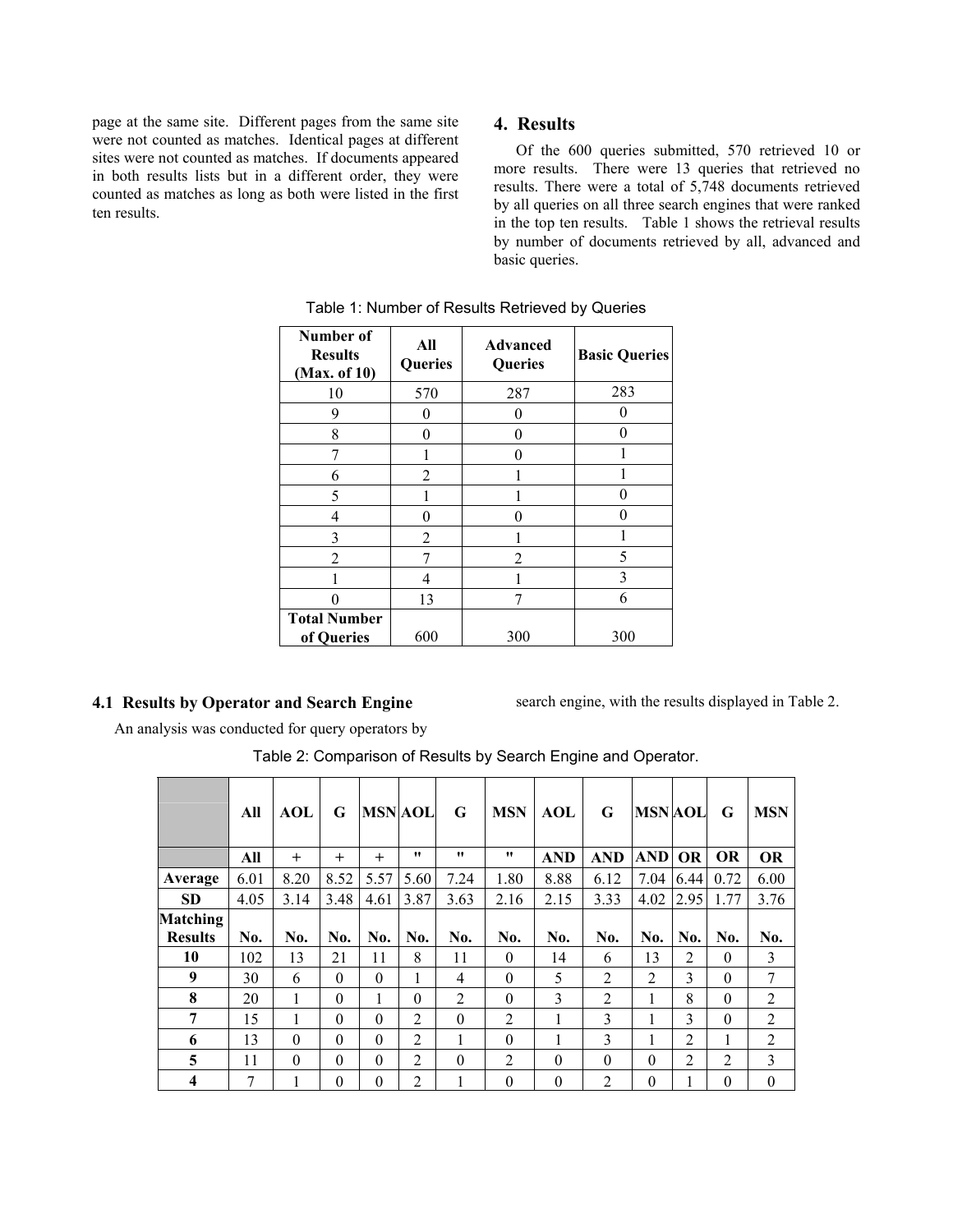|              | All | <b>AOL</b> | G              | <b>MSN AOL</b> |                | G        | <b>MSN</b> | AOL        | G          | <b>MSN AOL</b> |              | G         | <b>MSN</b>   |
|--------------|-----|------------|----------------|----------------|----------------|----------|------------|------------|------------|----------------|--------------|-----------|--------------|
|              | All | $\pm$      | $\pm$          | $\pm$          | 11             | 11       | 11         | <b>AND</b> | <b>AND</b> | AND OR         |              | <b>OR</b> | <b>OR</b>    |
| 3            | 7   | $\theta$   | $\theta$       |                | $\theta$       | 2        | 2          | $\theta$   |            |                | $\mathbf{0}$ | $\Omega$  | $\theta$     |
| 2            | 16  | $\theta$   |                | $\theta$       | $\overline{2}$ |          | 6          | $\theta$   | 4          | 1              |              | $\Omega$  | $\mathbf{0}$ |
|              | 23  | 2          |                | 7              | 3              |          | 3          | $\theta$   |            | 2              |              | 2         | $\theta$     |
| $\bf{0}$     | 54  | 1          | $\overline{2}$ | 3              | 3              | 2        | 10         |            |            | 3              | 2            | 20        | 6            |
| <b>NR</b>    | 2   | $\theta$   | $\Omega$       | 2              | $\theta$       | $\Omega$ | $\theta$   | $\Omega$   | $\theta$   | $\theta$       | $\Omega$     | $\Omega$  | $\theta$     |
| <b>Total</b> | 300 | 25         | 25             | 25             | 25             | 25       | 25         | 25         | 25         | 25             | 25           | 25        | 25           |

Table 2: Comparison of Results by Search Engine and Operator.

**Notes**: (1) NR – no results for both advanced and basic query pair; (2) Average – average number of identical results compared to using no query operators. (3) SD – standard deviation of identical results compared to using no query operators. (4) Total – total number of results lists. (4) No. – number of occurrences. (5) G – Google.

The top row lists the search engine, and the second row displays one of the advanced query operator for that search engine. The left most column is the number of possible matching results. Starting from a row in column 1, moving right across, the table displays the occurrences for each in the number (*No.)* columns, which is the number of times that the results from the advanced queries contained that number of exact matches with the basic queries. For example, beginning at the first column in the sixth row, there were 102 advanced queries that returned ten results identical to the corresponding basic queries for all search engines and all operators. Moving further to the right, each column shows for each search engine operator the number of times a query retrieved 10 identical results. The average number of matching results and the standard deviation is also given in rows three and four.

#### **5. Discussion of Results**

Table 2 shows that there were 102 (34%) advanced queries that retrieved results identical to those retrieved using the basic queries. This occurrence is by far the most frequent; the next highest occurrences were 54 (18%) advanced queries that retrieve no matching results and 30 (10%) that retrieved nine identical results. On average, 6.01 of the results are the same whether or not one uses query operators. In other words, the use of query operators would result in a change in 4 of top 10 retrieved results or inversely, NOT using query operators would result in a change in 4 of the top 10 retrieved results.

More importantly, the results in Table 2 show that to effectively employ query operators the searcher must have an understanding of the underlying IR system. For example, the operators that generally increase precision (AND, MUST APPEAR, and PHRASE) have little effect on the results from Google (7.24 to 8.52 results were

identical on average), a moderate effect on AOL (5.60 to 8.88 results were identical on average) but a significant effect on MSN. The difference in results for the PHRASE operator on MSN was dramatic; only 1.80 results were identical on average. The number of identical results using MUST APPEAR on MSN (5.57) was lower than that for AOL (8.20) or Google (8.52); the average number of identical results using AND on MSN was intermediate (7.04) between AOL (8.88) and Google (6.12). Conversely, the OR operator that one would expect to increase recall had moderate effects on AOL (6.44 identical results on average) and MSN (6.00 identical results on average), but a significant effect on Google (only 0.72 results were identical on average). This certainly points out that the application of searching techniques using query operators can not be applied wholesale but must be utilized in conjunction with an understanding of the underlying IR system.

#### **6. Conclusions and Future Research**

This research studied whether the use of query operators changed the documents retrieved by three popular Web search engines. One hundred queries containing query operators were selected from the transaction log of a major Web search service. We removed the query operators from these one hundred advanced queries and submitted both the queries with operators and queries without operators to AOL, Google, and MSN. A total of 600 queries were submitted, and 5,748 documents retrieved were utilized in this study. Changes in the ranking of the top ten documents retrieved were examined by comparing the results from the queries with operators to those without operators.

Approximately 34% of the results lists were identical, with all 10 results being the same. On average,